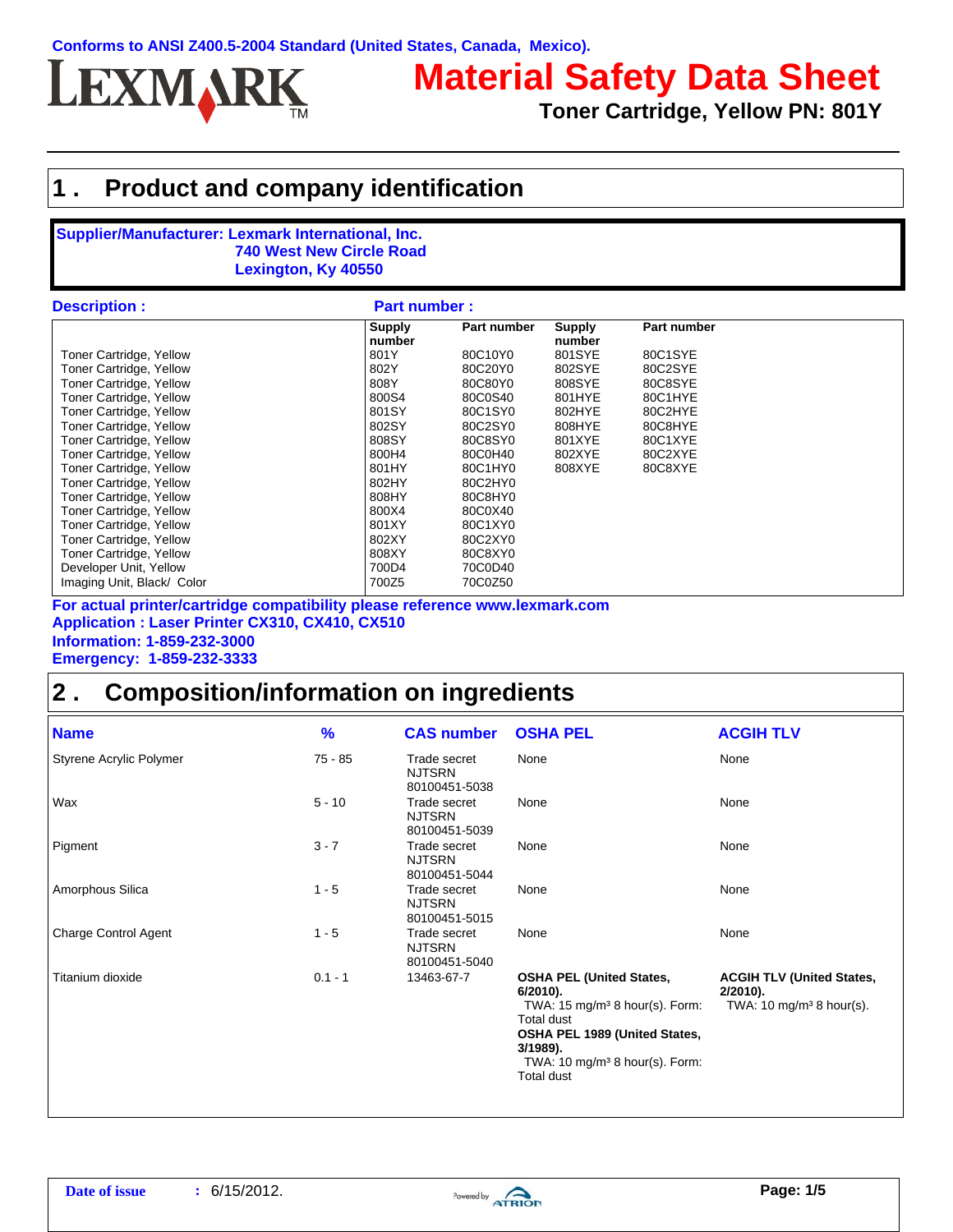

**LEXMARK** 

| <b>Hazard information</b> | : Primary Routes of Exposure: Dust inhalation, skin contact.                                                                                                                                                                                                                                                    |
|---------------------------|-----------------------------------------------------------------------------------------------------------------------------------------------------------------------------------------------------------------------------------------------------------------------------------------------------------------|
| <b>Inhalation</b>         | : Low acute inhalation toxicity. As with exposure to high concentrations of any dust, minimal<br>irritation of the respiratory tract may occur. Exposure not probable with intended use.<br>Chronic: No adverse changes in the lungs result from this accumulation. Exposure not<br>probable with intended use. |
| <b>Skin contact</b>       | : Not an irritant. Low dermal toxicity. Not a dermal sensitizer.                                                                                                                                                                                                                                                |
| <b>Eye contact</b>        | : Toner may act as a mechanical irritant.                                                                                                                                                                                                                                                                       |
| <b>Ingestion</b>          | : Low acute oral toxicity.                                                                                                                                                                                                                                                                                      |

## **4 . First aid measures**

| <b>Inhalation</b>            | : If symptoms, such as shortness of breath or persistent coughing are experienced, remove<br>source of contamination and move individual to fresh air. If symptoms persist, seek<br>medical attention. |
|------------------------------|--------------------------------------------------------------------------------------------------------------------------------------------------------------------------------------------------------|
| <b>Skin contact</b>          | : Wash with soap and water. Should irritation occur, seek medical attention.                                                                                                                           |
| Eye contact                  | : Do not rub eyes. Flush immediately with plenty of water. Remove contact lenses and<br>continue flushing for at least 15 minutes. If irritation develops and persists, seek medical<br>attention.     |
| <b>Ingestion</b>             | : Do not induce vomiting. Never give anything by mouth to an unconscious person. Get<br>medical attention if symptoms appear.                                                                          |
| <b>Aggravated conditions</b> | : Exposure to high airborne dust concentrations, including toner, may aggravate existing<br>respiratory conditions.                                                                                    |
| <b>Notes to physician</b>    | : No specific antidote.                                                                                                                                                                                |

#### **Fire-fighting measures 5 .**

| <b>Flash point</b>                                       | : Solid, not applicable.                                                                                                                                              |  |
|----------------------------------------------------------|-----------------------------------------------------------------------------------------------------------------------------------------------------------------------|--|
| <b>Auto-ignition temperature</b>                         | : Not applicable.                                                                                                                                                     |  |
| <b>Flammable limits</b>                                  | : Not determined.                                                                                                                                                     |  |
| <b>Extinguishing media</b>                               | : Carbon dioxide, water spray or fog, dry chemical or foam.                                                                                                           |  |
| <b>Hazardous combustion</b><br>products                  | : Carbon monoxide, carbon dioxide, unidentified organics.                                                                                                             |  |
| <b>Special exposure hazards</b>                          | : Like many finely divided materials, toner dust, in high concentrations can form an<br>explosive mixture in air which, if ignited, could result in a dust explosion. |  |
| <b>Special protective</b><br>equipment for fire-fighters | : Fire fighters should wear full protective clothing, including self-contained breathing<br>apparatus.                                                                |  |
| <b>NFPA Rating</b>                                       | : Health: 1 Flammability: 1 Reactivity: 0                                                                                                                             |  |
| <b>HMIS Classification</b>                               | : Health: 1* Flammability: 1 Reactivity: 0                                                                                                                            |  |

#### **Accidental release measures 6 .**

spills.

| <b>Personal precautions</b>      | : None required for intended use in printer.                                                                                                                                                                                                                                                                                                                 |
|----------------------------------|--------------------------------------------------------------------------------------------------------------------------------------------------------------------------------------------------------------------------------------------------------------------------------------------------------------------------------------------------------------|
| <b>Environmental precautions</b> | Disposal is subject to national, state, regional, or provincial regulations.                                                                                                                                                                                                                                                                                 |
| <b>Methods for cleaning up</b>   | : If a dust cloud is possible due to a spill, remove all sources of ignition such as open<br>sparks, flames, or static discharge to prevent the ignition of the dust. Minimize dust<br>generation during clean up. Sweep up spill with non-metallic broom and dustpan.<br>Contain for disposal. Oil permeated sweeping compound may be useful in cleaning up |

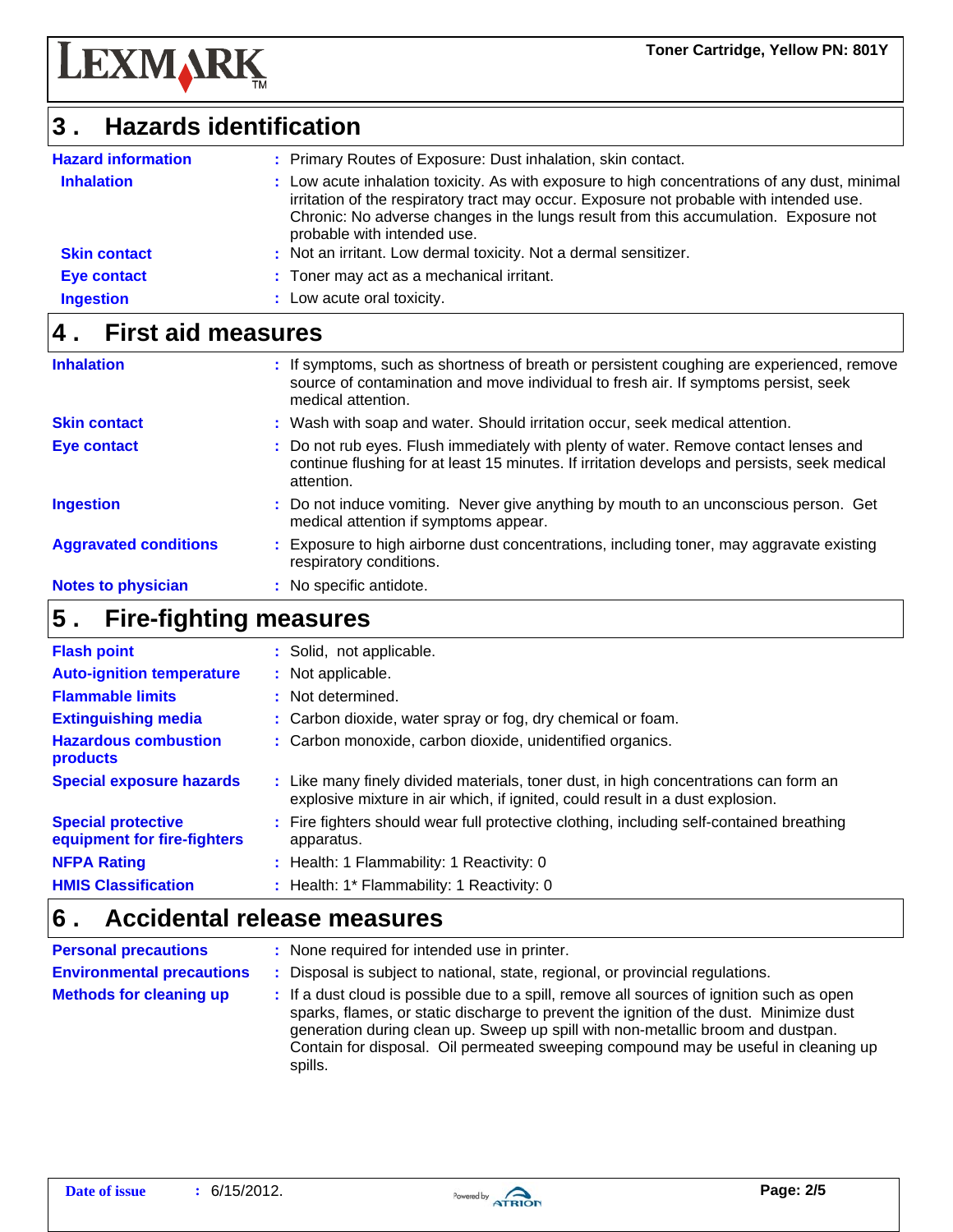

#### **Handling and storage 7 .**

**Handling**

**:** Avoid generating dust. To avoid damage to cartridge and accidental contact with toner, keep out of reach of children.

**Storage**

**:** Store in a cool, dry place. Store away from oxidizing material.

### **8 . Exposure controls/personal protection**

| <b>Engineering measures</b> | : Not required. Use in a well-ventilated area. |
|-----------------------------|------------------------------------------------|
| <b>Respiratory</b>          | : None required for intended use in printer.   |
| <b>Gloves</b>               | : None required for intended use in printer.   |
| <b>Skin protection</b>      | : None required for intended use in printer.   |
| <b>Eyes</b>                 | : None required for intended use in printer.   |

#### **Physical and chemical properties 9 .**

| <b>Physical state</b>         | : Solid (Finely divided solid.) |
|-------------------------------|---------------------------------|
| <b>Color</b>                  | : Yellow.                       |
| Odor                          | : Faint odor (Plastic.)         |
| <b>Vapor density</b>          | : Not applicable.               |
| <b>Solubility</b>             | : Insoluble in water.           |
| <b>Melting/freezing point</b> | : Not determined.               |
| <b>Specific gravity</b>       | : Not determined.               |
| <b>Volatility</b>             | : Not determined.               |
| <b>Evaporation rate</b>       | : Not applicable.               |

### 10 . Stability and reactivity

| <b>Stability and reactivity</b>            | : The product is stable.                                         |
|--------------------------------------------|------------------------------------------------------------------|
| <b>Conditions to avoid</b>                 | : Keep away from heat, flame, sparks and other ignition sources. |
| <b>Materials to avoid</b>                  | : Strong oxidizing materials.                                    |
| <b>Hazardous decomposition</b><br>products | : Carbon monoxide, carbon dioxide, unidentified organics.        |
| <b>Hazardous polymerization</b>            | : Will not occur.                                                |
| <b>Additional guidelines</b>               | : None known.                                                    |
|                                            |                                                                  |

## **11 . Toxicological information**

| <b>Primary routes of exposure :</b> Inhalation of dust, skin contact. |                                                                                                                                                                                                                                                                                                                                                                                                                                         |             |                                                                                          |
|-----------------------------------------------------------------------|-----------------------------------------------------------------------------------------------------------------------------------------------------------------------------------------------------------------------------------------------------------------------------------------------------------------------------------------------------------------------------------------------------------------------------------------|-------------|------------------------------------------------------------------------------------------|
| <b>Ingestion</b>                                                      | : Low acute oral toxicity. Exposure not probable with intended use.                                                                                                                                                                                                                                                                                                                                                                     |             |                                                                                          |
| <b>Acute toxicity oral rat LD50 :</b><br>(mg/kg)                      |                                                                                                                                                                                                                                                                                                                                                                                                                                         |             |                                                                                          |
| <b>Product/ingredient name</b>                                        | <b>Species</b>                                                                                                                                                                                                                                                                                                                                                                                                                          | <b>Dose</b> | <b>Result</b>                                                                            |
| Toner Cartridge, Yellow PN: 801Y                                      | Rat                                                                                                                                                                                                                                                                                                                                                                                                                                     | >5000 mg/kg | LD50 Oral                                                                                |
| <b>Inhalation</b>                                                     | : Low acute inhalation toxicity. As with exposure to high concentrations of any dust, minimal<br>irritation of the respiratory tract may occur. Pure titanium dioxide, a minor component of<br>this product, has been listed by IARC as a group 2B (possible carcinogen). This<br>classification is based on rat "lung particulate overload" studies performed with airborne<br>particulate. Toner is not listed by IARC, NTP, or OSHA. |             |                                                                                          |
| <b>Aggravating conditions</b>                                         | respiratory conditions.                                                                                                                                                                                                                                                                                                                                                                                                                 |             | : Exposure to high airborne dust concentrations, including toner, may aggravate existing |

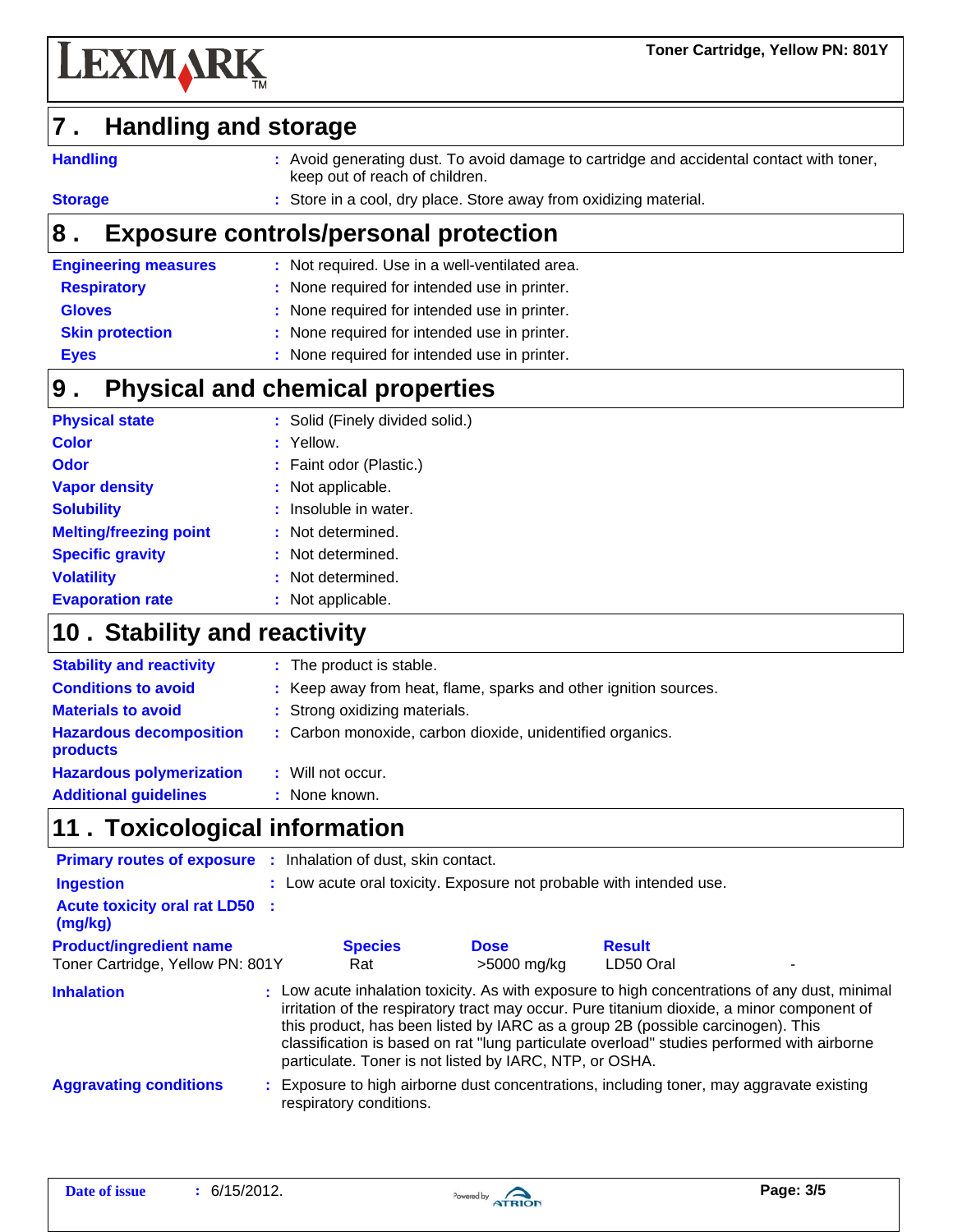

| <b>Potential chronic health</b><br><b>effects</b> | : CARCINOGENIC EFFECTS: Classified + (Proven.) by NIOSH [titanium dioxide].<br>Classified 2B (Possible for humans.) by IARC [titanium dioxide]. Classified 3 (Not<br>classifiable for humans.) by IARC [silicon dioxide].<br><b>MUTAGENIC EFFECTS:</b> Toner is negative (nonmutagenic) in the Ames assay.<br><b>TERATOGENIC EFFECTS: Not available.</b> |
|---------------------------------------------------|----------------------------------------------------------------------------------------------------------------------------------------------------------------------------------------------------------------------------------------------------------------------------------------------------------------------------------------------------------|
| <b>Exposure limit values</b>                      | : Toner dust is a particulate not otherwise classified (PNOC) or regulated (PNOR).                                                                                                                                                                                                                                                                       |

### 12. Ecological information

| <b>Mobility</b>                  | : Not determined. |
|----------------------------------|-------------------|
| <b>Bioaccumulative potential</b> | : Not determined. |
| <b>Persistence/degradability</b> | : Not determined. |
| <b>Other information</b>         | : None known.     |

### **13. Disposal considerations**

#### **Waste disposal**

**:** This product is not a listed hazardous waste in accordance with Federal Regulation 40 CFR Part 261. If discarded in its purchased form, this product would not be a hazardous waste either by listing or by characteristic. However, under RCRA, it is the responsibility of the product user to determine at the time of disposal whether a material has been contaminated and should be classified as a hazardous waste. Disposal is subject to local, state and federal regulations.

## **14 . Transport information**

Not regulated by any transport mode.

## **15. Regulatory information**

| <b>United States</b>                            |                                                                                                                                                                                                                                                                     |
|-------------------------------------------------|---------------------------------------------------------------------------------------------------------------------------------------------------------------------------------------------------------------------------------------------------------------------|
| <b>TSCA (USA)</b>                               | : All ingredients are listed on the Toxic Substances Control Act (TSCA) inventory, have<br>been registered, or are exempt.                                                                                                                                          |
| <b>SARA / EPCRA (USA)</b>                       | : None of the ingredients in this product has a final reportable quantity (RQ) under<br>Emergency Planning and Community Right-to Know Act (EPCRA)- Section 302:<br>Extremely Hazardous Substances (EHS) or notification requirements for EHS under<br>Section 304. |
| <b>California Prop. 65</b>                      | : This product contains no known materials at levels which the State of California has found<br>to cause cancer, birth defects or other reproductive harm - California Proposition 65.                                                                              |
| <b>International regulations lists</b>          |                                                                                                                                                                                                                                                                     |
| <b>EINECS (Europe)</b>                          | : All ingredients are listed on the European Inventory of Existing Commercial Substances<br>(EINECS) list, have been registered on the European List of New Chemical Substances<br>(ELINCS), or are exempt.                                                         |
| <b>REACH Status</b>                             | : EU (REACH): All components of the toner formulation are registered, pre-registered or<br>exempt under REACH. Pre-registered chemicals will be registered between 2011 and<br>2018.                                                                                |
| <b>ENCS (Japan)</b>                             | : All ingredients are listed on the Japanese Existing and New Chemical Substances<br>(ENCS) list, have been registered, or are exempt.                                                                                                                              |
| <b>AICS (Australia)</b>                         | : All ingredients are listed in Australian Inventory of Chemical Substances (AICS), have<br>been registered, or are exempt.                                                                                                                                         |
| <b>Philippines inventory</b><br>(PICCS)         | : All ingredients are listed on the Philippines Inventory (PICCS) or are exempt.                                                                                                                                                                                    |
| <b>Korea inventory (KECI)</b>                   | : All ingredients are listed on the Korean Existing Chemicals List (ECL), have been<br>registered, or are exempt.                                                                                                                                                   |
| <b>China inventory (IECSC)</b><br><b>Canada</b> | : All ingredients are listed on the Chinese inventory (IECSC) or are exempt.                                                                                                                                                                                        |
| <b>WHMIS (Canada)</b>                           | : Not controlled under WHMIS (Canada).                                                                                                                                                                                                                              |